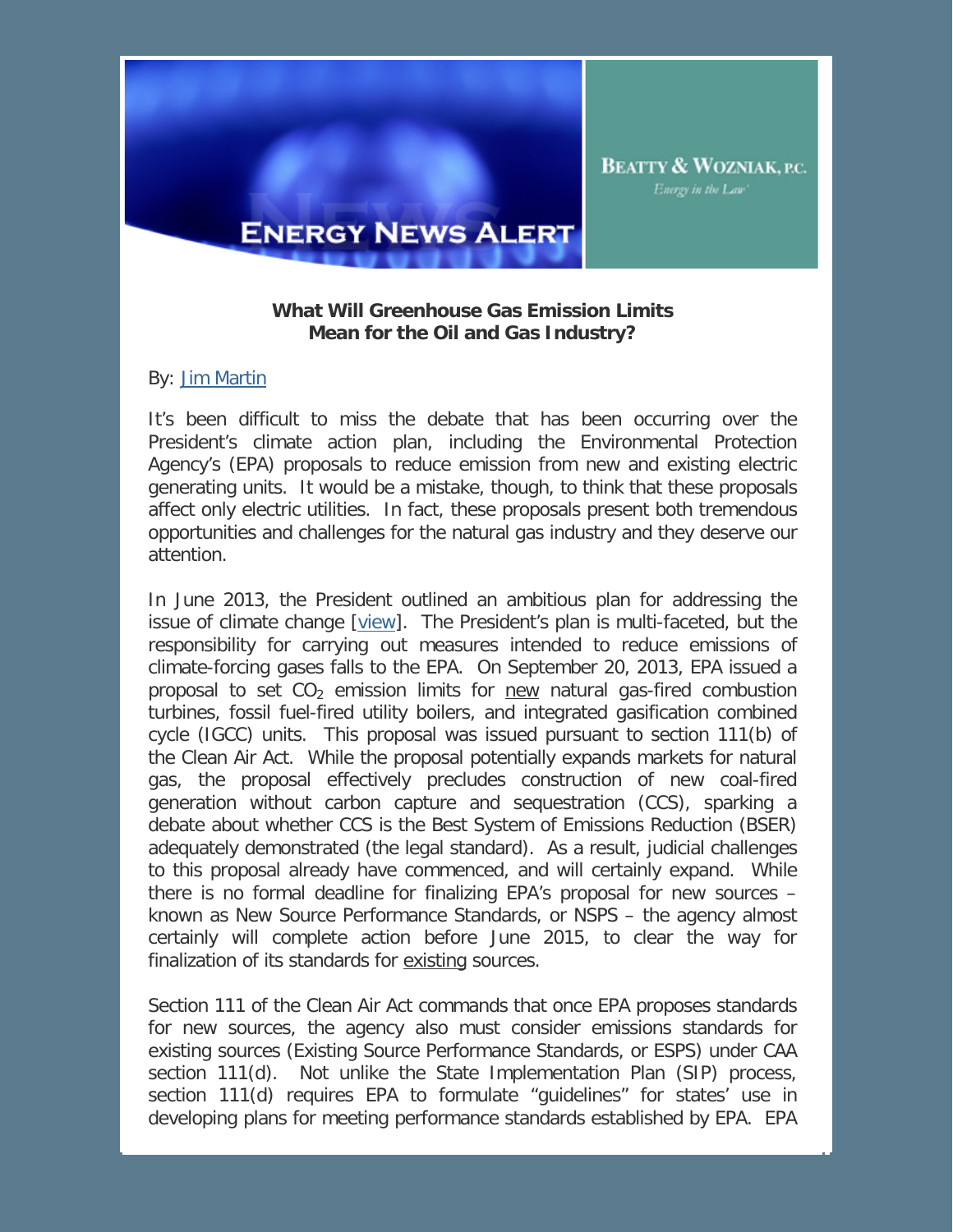then must review state plans and approve those deemed "satisfactory." Section 111(d) has been little-used over the course of its 40-year life, but as explained below, EPA is now proposing a dramatically broad interpretation of its scope.

On June 2, 2014, EPA released its proposed quidelines for reducing  $CO<sub>2</sub>$ emissions from the existing power plant fleet. EPA cast its proposal as a Clean Power Plan, since it is intended to both reduce emissions and stimulate expansion of lower-emitting sources of electricity. The Plan sets  $CO<sub>2</sub>$ emissions reduction goals (expressed as emission rates but convertible to mass limits) for each state, with an overall goal of reducing  $CO<sub>2</sub>$  emissions by 30% from 2005 levels by 2030, with a 2020-2029 interim goal.

In setting each state's individual goal, EPA first determined what constitutes the BSER currently available. In this instance, though, instead of identifying add-on technologies or other measures that could be undertaken at an existing electric generating unit, EPA identified four "building blocks" that it concludes represent BSER:

- 1. Requiring heat rate improvements at electric generating units, totaling approximately 6% at existing coal-fired generating units;
- 2. Changing dispatch of electric generating units to increase generation from existing gas units (and those under construction) to a 70% utilization rate while commensurately reducing dispatch from more carbon-intensive sources (coal);
- 3. Discouraging retirement of existing nuclear units while increasing generation from renewable resources over time, to reduce output from fossil resources; and,
- 4. Increasing investments in efficiency and other demand-side measures to reduce demand for electrical energy, thereby reducing emissions of  $CO<sub>2</sub>$  from fossil units.

Using computer modeling, EPA calculated an individual emission rate goal for each state with affected units, assuming both the heat rate improvements and increased dispatch of gas resources, as well as what the agency believes are "reasonable" estimates of the potential for penetration by renewables and demand-side management. However, EPA insists that states have wide flexibility to assemble plans that reach the goal set by EPA and that states are not restricted to the four building blocks.

EPA also encouraged states to enter into regional plans, arguing that multistate plans likely will be more cost-effective than individual state plans. EPA pointed specifically to the Regional Greenhouse Gas Initiative (RGGI) as one model, but also suggested that states consider working through or with Regional Transmission Organizations (RTO) and Independent Service Operators (ISO) to develop multi-state plans. While there appears to be at least some interest in the West in evaluating the efficacy of multi-state plans,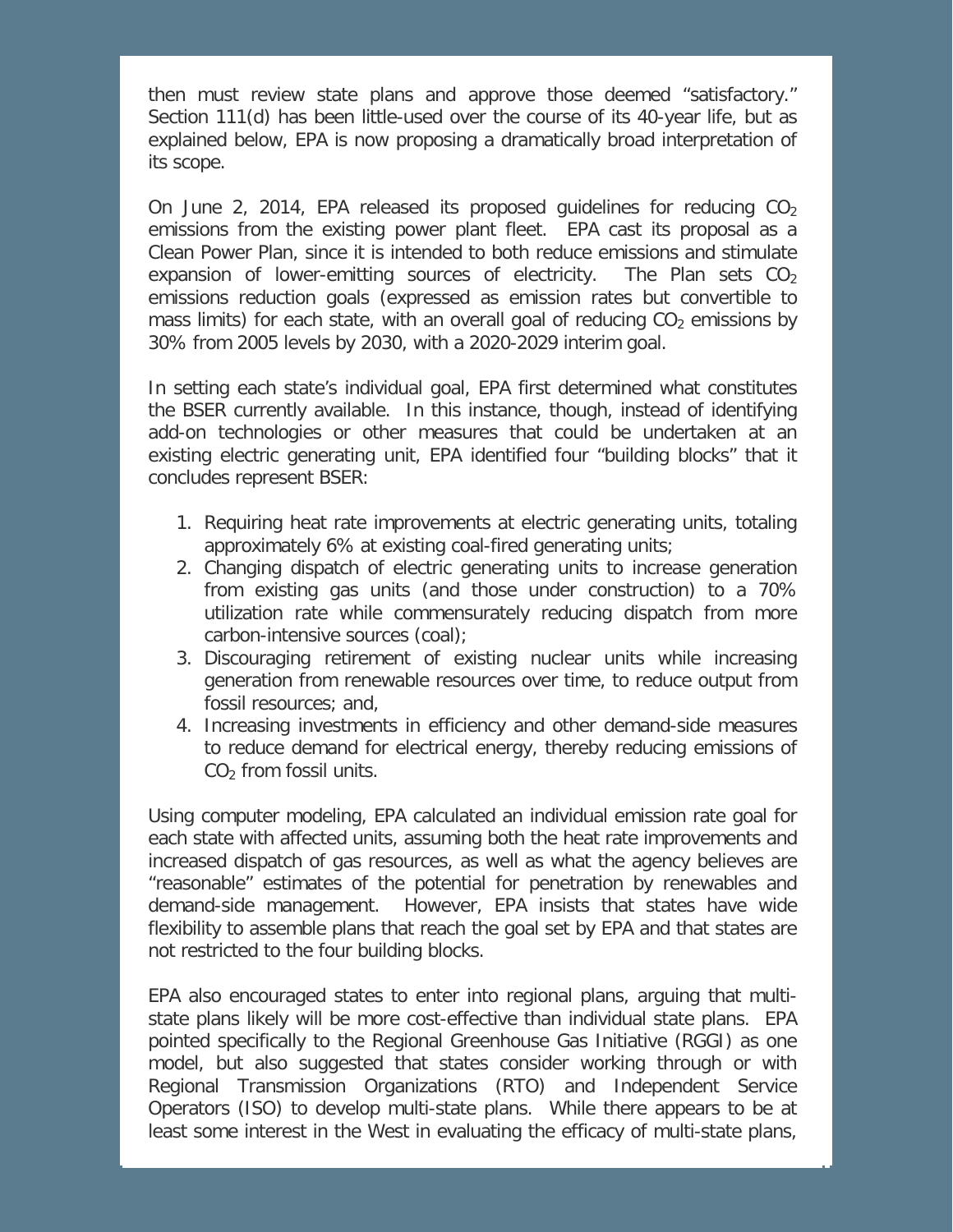the absence of either RTOs or ISOs in the region would require states to find other collaborative models in a highly time-constrained process.

EPA is operating under an accelerated timeline. The comment period for EPA's 111(d) proposal closes **October 16, 2014** and EPA's administrator has so far rebuffed requests for an extension of time for comment. At the President's direction, EPA is working to release its final guidelines by June 2015, and to require that states submit their plans within one year (though there are opportunities for one- and two-year extensions under certain circumstances).

This proposal is of obvious interest to all electrical energy producers (and efficiency providers) and the proposal may set records for public comment. The proposal and the underlying calculations of individual state goals are extremely complex; the proposal envisions an unprecedented level of coordination between environmental and utility regulators, as well as utilities and merchant power companies; and in many states new legislation might be needed to enable development and submission of state plans. Beyond that, the proposal raises a number of specific issues that should be of interest to oil and gas producers as well as others:

- First and foremost, may a state rely upon new gas-fired generation (not under construction as of June 2014) as one measure to meet the state's goal? What kind of cross-walk exists between new units that meet the 111(b) emission standards, and inclusion of those resources in a 111(d) plan? And is it even advisable to include new units in the plan? Fundamentally, what does the proposal mean for increased natural gas utilization? Of course, this also begs the question of whether new gasfired units will be able to meet the 111(b) emission standards over the lifetime of the unit.
- Do existing gas units have permit limits on hours of operation that restrict their ability to run at a 70% utilization rate? How many, and where are they located?
- Would increasing utilization of existing units implicate New Source Review? (The proposal is silent on this issue.) Or risk violation of the 1-hour  $NO<sub>x</sub>$ limit? And how would increased gas utilization affect state plans to meet the new ozone standard currently working its way through EPA.
- Is there sufficient pipeline capacity to allow this level of utilization?
- Can states look to other sectors for emissions reductions that could be counted? For example, can Colorado count the  $CO<sub>2</sub>$ -equivalent reductions it will attain by opting to regulate methane emissions in the upstream sector? Similarly, if companies are injecting sour gas as a pollution control measure, are there opportunities to capture  $CO<sub>2</sub>$  from nearby coal-fired